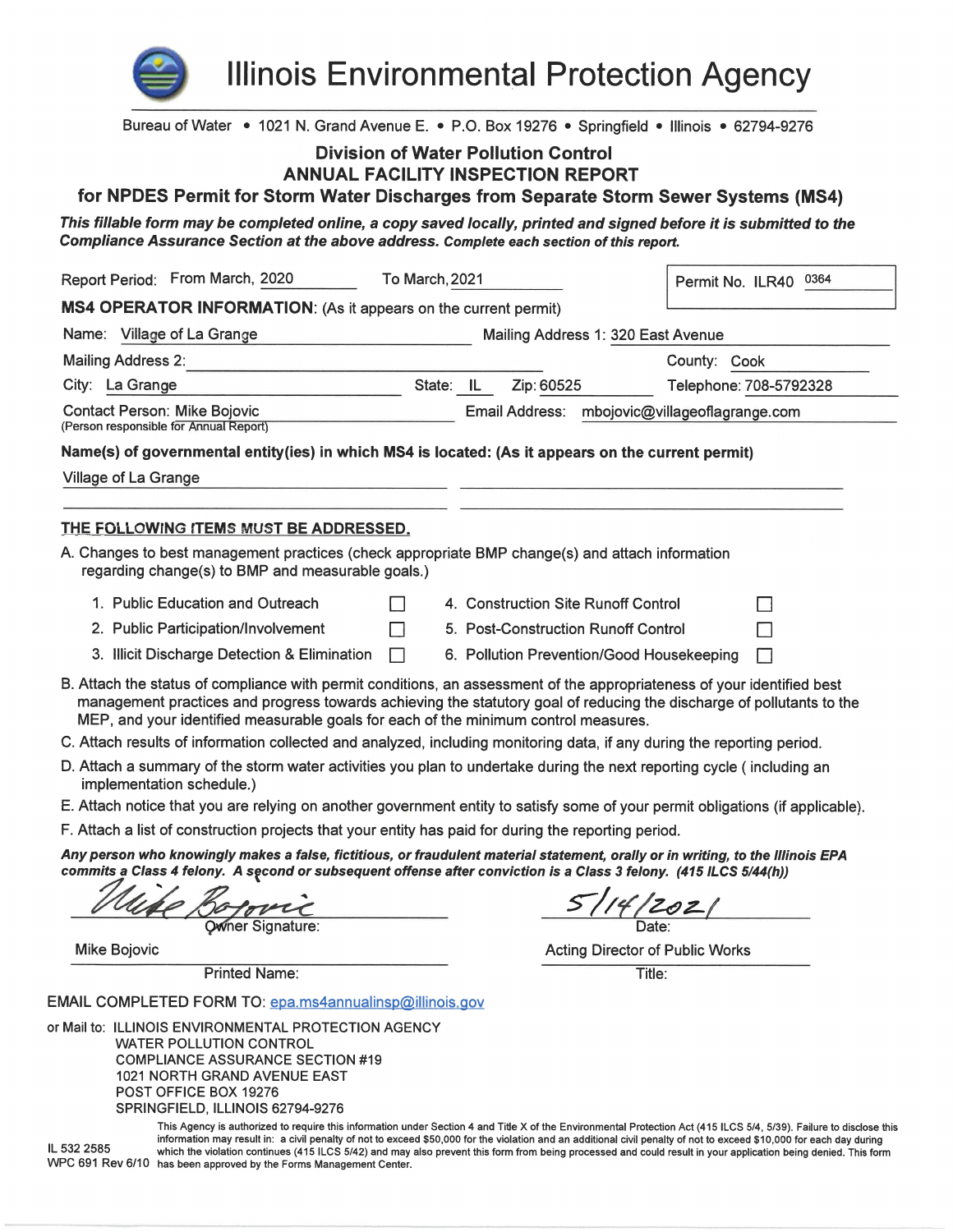Village of La Grange Illinois

ILLINOIS ENVIRONMENTAL PROTECTION AGENCY ANNUAL FACILITY INSPECTION REPORT NPDES PERMIT FOR STORMWATER DISCHARGES FROM MUNICIPAL SEPARATE STORM SEWER SYSTEMS (MS4)

# **VILLAGE OF LA GRANGE, ILLINOIS**

**2021 ANNUAL FACILITES INSPECTION REPORT MARCH 2020 TO MARCH 2021 REPORTING PERIOD**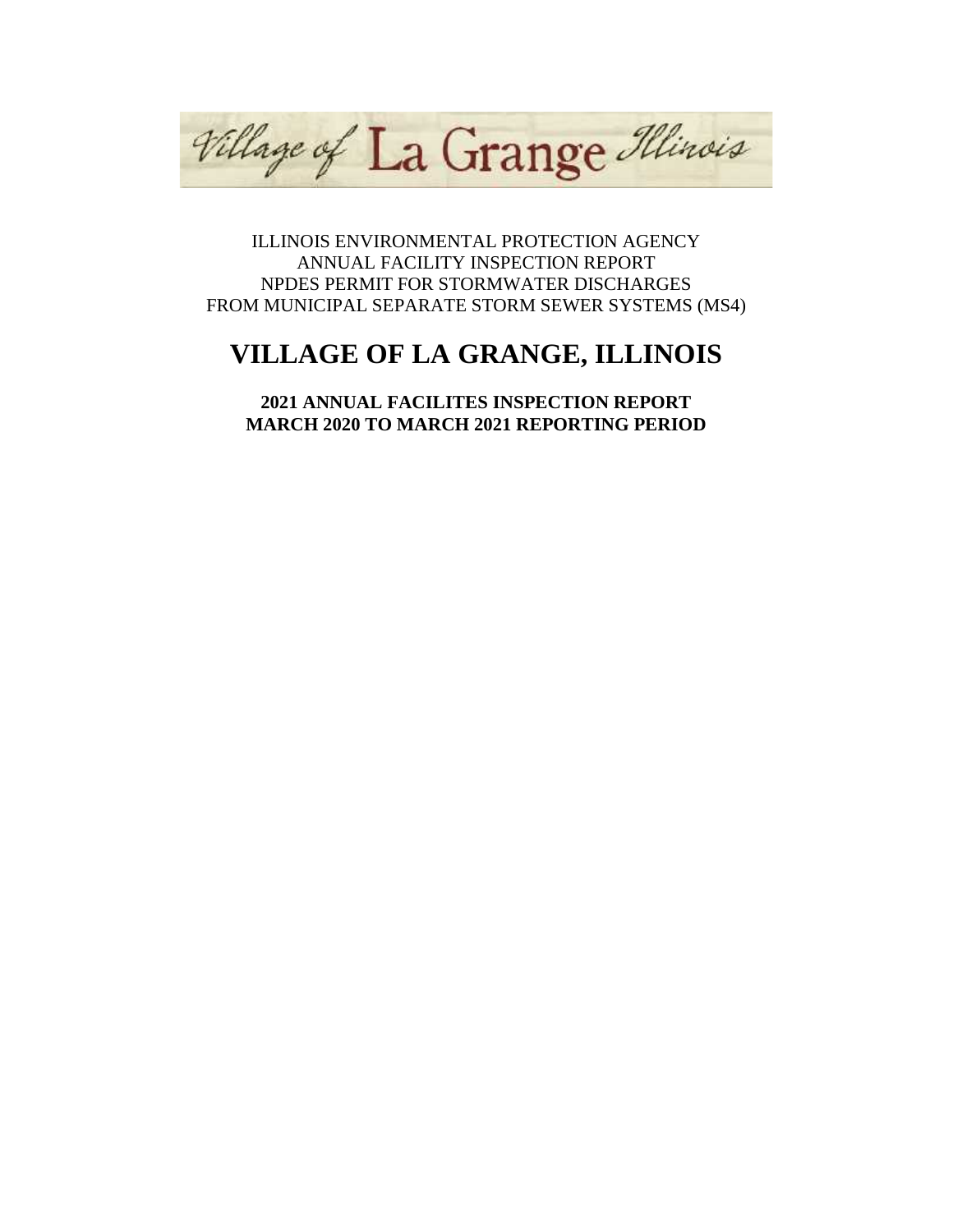# **A. CHANGES TO BEST MANAGEMENT PRACTICES**

The status of the MS4 Program Best Management Practices (BMP) and measurable goals described in the Village's Notice of Intent (NOI) to comply with the MS4 permit is provided in the following table.

# **Note: X indicates BMPs that were implemented in accordance with the MS4's NOI indicates BMPs that were changed during the reporting year**

| A.            |                    | <b>Public Education and Outreach</b>                                       | D  |
|---------------|--------------------|----------------------------------------------------------------------------|----|
| X             | A.1                | <b>Distributed Paper Material</b>                                          |    |
|               | A.2                | <b>Speaking Engagement</b>                                                 |    |
|               | A.3                | <b>Public Service Announcement</b>                                         |    |
|               | A.4                | <b>Community Event</b>                                                     |    |
|               | A.5                | <b>Classroom Education Material</b>                                        |    |
|               | A.6                | <b>Other Public Education</b>                                              |    |
|               |                    |                                                                            |    |
| B.            |                    | <b>Public Participation/Involvement</b>                                    |    |
|               | B.1                | <b>Public Panel</b>                                                        |    |
|               | B.2                | <b>Educational Volunteer</b>                                               |    |
|               |                    | <b>B.3</b> Stakeholder Meeting                                             |    |
|               |                    | <b>B.4</b> Public Hearing                                                  |    |
|               | B.5                | <b>Volunteer Monitoring</b>                                                | E. |
|               | <b>B.6</b>         | <b>Program Coordination</b>                                                |    |
| X             | B.7                | <b>Other Public Involvement</b>                                            |    |
|               |                    |                                                                            |    |
|               |                    |                                                                            |    |
| $C_{\bullet}$ |                    | <b>Illicit Discharge Detection and</b>                                     |    |
|               | <b>Elimination</b> |                                                                            |    |
| X             | <b>C.1</b>         | <b>Storm Sewer Map Preparation</b>                                         |    |
| $\mathbf{X}$  | C.2                | <b>Regulatory Control Program</b>                                          |    |
|               | C.3                | <b>Detection/Elimination</b>                                               |    |
|               |                    | <b>Prioritization Plan</b>                                                 |    |
| $\mathbf{X}$  | C.4                | <b>Illicit Discharge Tracing</b>                                           |    |
|               |                    | <b>Procedures</b>                                                          |    |
| $\mathbf X$   | C.5                | <b>Illicit Source Removal</b>                                              | F. |
|               |                    | <b>Procedures</b>                                                          |    |
|               | C.6                | <b>Program Evaluation and</b>                                              |    |
|               |                    | <b>Assessment</b>                                                          |    |
| X             | C.7                | <b>Visual Dry Weather Screening</b>                                        |    |
|               | C.8                | <b>Pollutant Field Testing</b>                                             |    |
|               | C.9                | <b>Public Notification</b><br><b>C.10 Other Illicit Discharge Controls</b> |    |

| D.                      |                | <b>Construction Site Runoff Control</b>              |
|-------------------------|----------------|------------------------------------------------------|
| X                       |                | <b>D.1 Regulatory Control Program</b>                |
| $\overline{\mathbf{X}}$ |                | <b>D.2</b> Erosion and Sediment Control              |
|                         |                | <b>BMPs</b>                                          |
| $\mathbf X$             |                | D.3 Other Waste Control Program                      |
| $\mathbf X$             |                | <b>D.4</b> Site Plan Review Procedures               |
|                         |                | <b>D.5</b> Public Information Handling               |
|                         |                | <b>Procedures</b>                                    |
| X                       |                | <b>D.6</b> Site Inspection/Enforcement               |
|                         |                | <b>Procedures</b>                                    |
|                         |                | <b>D.7</b> Other Construction Site Runoff            |
|                         |                | <b>Controls</b>                                      |
|                         |                |                                                      |
| E.                      |                | <b>Post-Construction Runoff Control</b>              |
|                         |                | <b>E.1 Community Control Strategy</b>                |
| X                       |                | <b>E.2 Regulatory Control Program</b>                |
| $\mathbf X$             |                | E.3 Long Term O&M Procedures                         |
|                         |                | <b>E.4 Pre-Const Review of BMP</b>                   |
| X                       |                | <b>Designs</b><br><b>E.5</b> Site Inspections During |
|                         |                | Construction                                         |
| X                       |                | <b>E.6</b> Post-Construction Inspections             |
|                         |                | <b>E.7 Other Post-Const Runoff</b>                   |
|                         |                | <b>Controls</b>                                      |
|                         |                |                                                      |
| F.                      |                | <b>Pollution Prevention/Good</b>                     |
|                         |                | Housekeeping                                         |
| $\mathbf X$             |                | F.1 Employee Training Program                        |
| X                       |                | <b>F.2</b> Inspection and Maintenance                |
|                         |                | Program                                              |
|                         | F.3            | <b>Municipal Operations Storm</b>                    |
|                         |                | <b>Water Control</b>                                 |
|                         | $\mathbf{F.4}$ | <b>Municipal Operations Waste</b>                    |
|                         |                | <b>Disposal</b>                                      |
|                         | F.5            | <b>Flood Management/Assess</b>                       |
|                         |                | <b>Guidelines</b>                                    |
|                         | <b>F.6</b>     | <b>Other Municipal Operations</b>                    |
|                         |                | <b>Controls</b>                                      |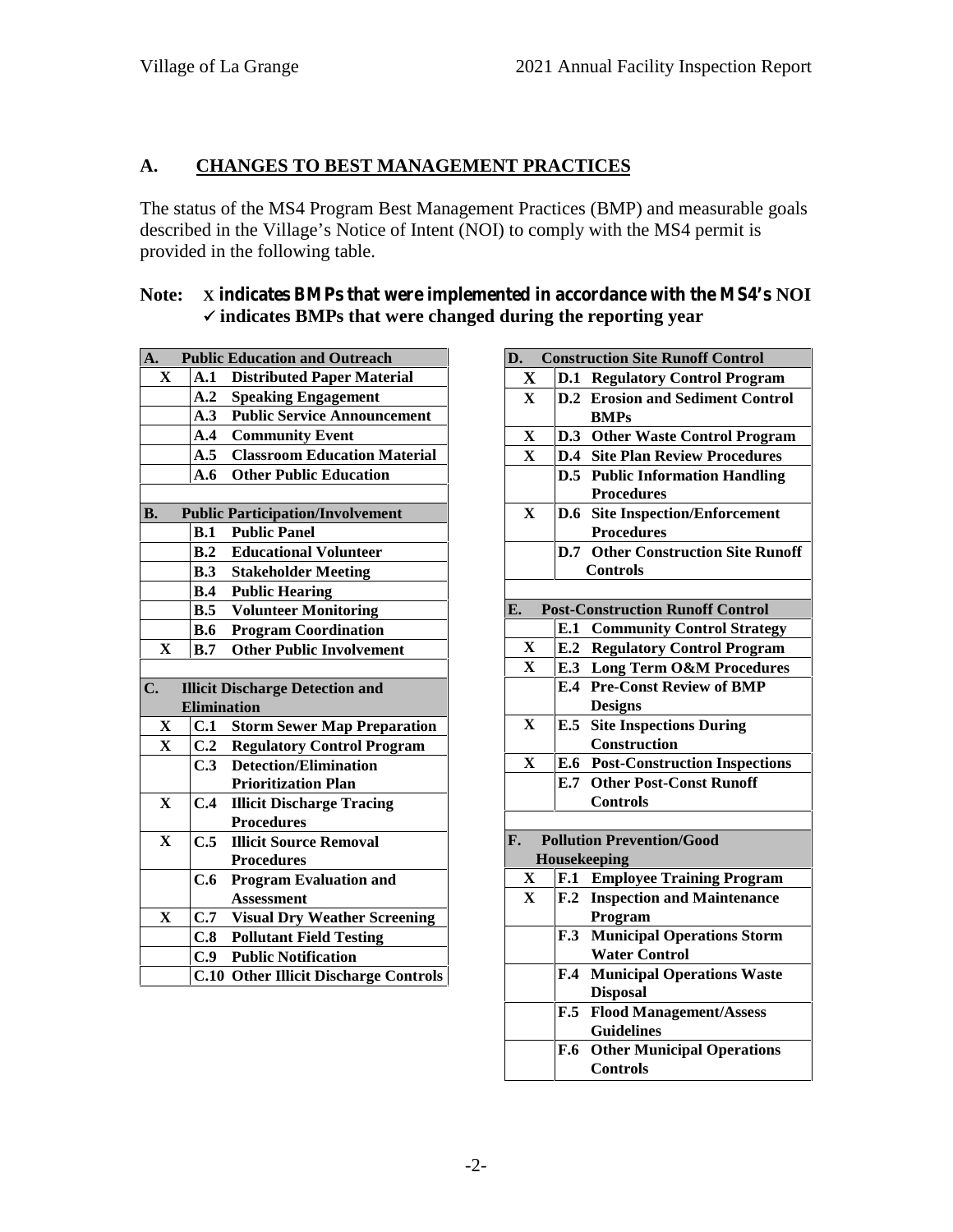# **B. STATUS OF COMPLIANCE WITH PERMIT CONDITIONS**

The stormwater management activities that the Village performed during the reporting year and the status of each of the BMPs and measurable goals described in the Village's NOI are described below:

# **BMP No. A1 Distributed Paper Material**

**Measurable Goal(s), including frequencies:** The Village will include articles about stormwater education on its website. The articles will outline steps residents can take to minimize stormwater pollution from their homes.

**BMP Status:** The Village posted stormwater management reports and other information to it website. The Village will continue to create stormwater pollution prevention articles for the website.

> The Village has developed a Stormwater Management Plan and has posted it to the NPDES Permit section of the Village website, along with the program Notice of Intent (NOI), annual reports, and other program information.

> Proper waste disposal and recycling information is also provided on the Village's website.

# **BMP No. B7 Other Public Involvement**

**Measurable Goal(s), including frequencies:** Inform residents of a contact number to report stormwater quality issues. Develop a procedure to follow-up on all complaints and concerns.

**BMP Status:** The Village publishes a contact number to allow residents to report stormwater quality related concerns on the website.

> Village staff attend MWRDGC Des Plaines River Watershed meetings for regional coordination.

The Village has joined the regional chloride Time Limited Water Quality Standard (TLWQS) initiative.

# **BMP No. C1 Sewer Map Preparation**

**Measurable Goal(s), including frequencies:** Update storm sewer atlas as new developments are constructed in the Village.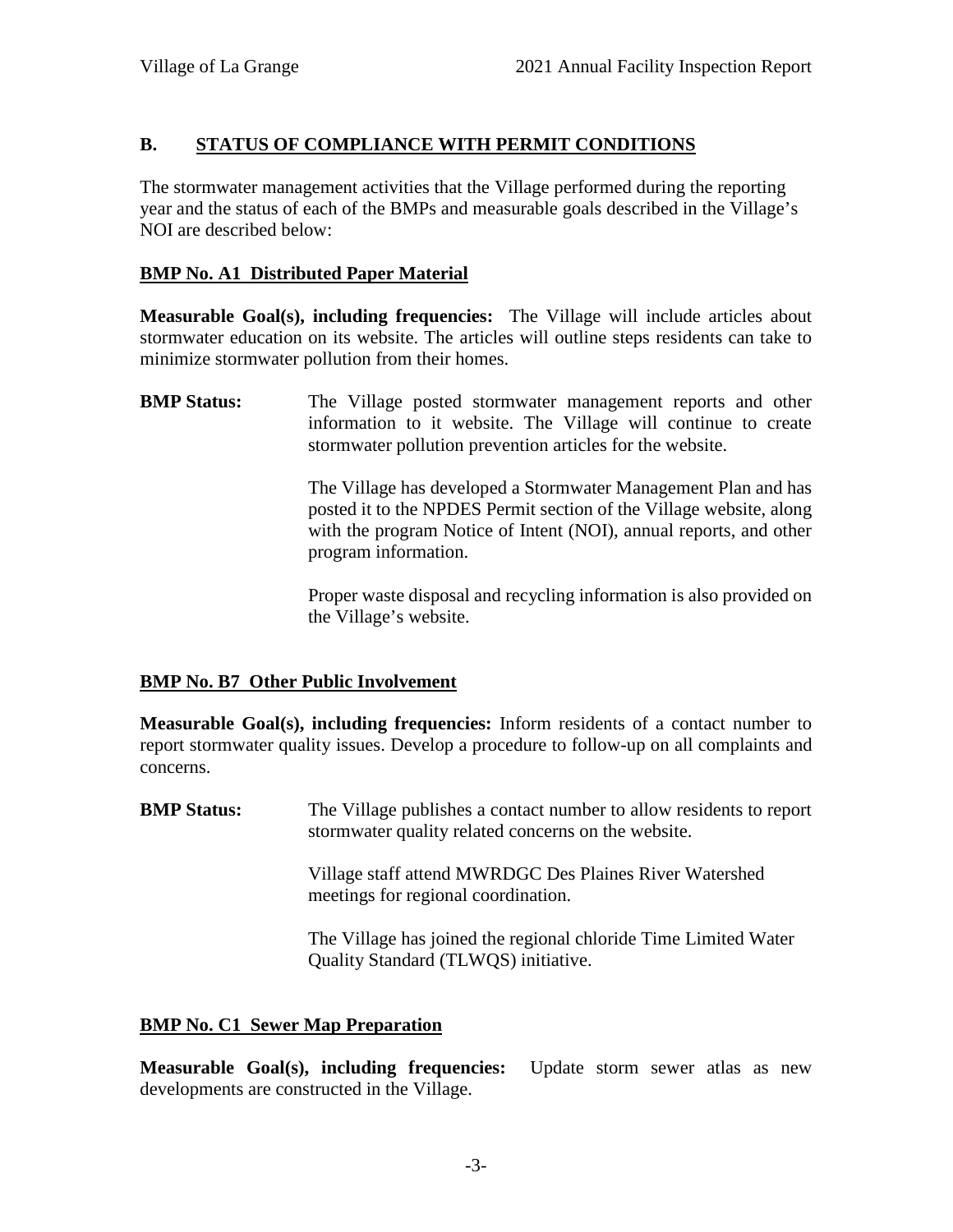**BMP Status:** The Village has a storm sewer atlas that includes all existing outfalls, receiving waters, and storm sewer pipes.

#### **BMP No. C2 Regulatory Control Program**

**Measurable Goal(s), including frequencies:** Adopt and implement an Illicit Discharge Detection and Elimination Ordinance. Formalize an outfall water quality monitoring program to identify pollutants of concern.

**BMP Status:** The Village is planning to develop an updated ordinance to prohibit non-stormwater discharges into the Village's storm sewer system which includes enforcement and penalties for ordinance violations.

#### **BMP No. C4 Illicit Discharge Tracing Procedures**

**Measurable Goal(s), including frequencies:** Investigate all illicit discharges identified. Document Village efforts in tracing illicit discharges.

**BMP Status:** The Village will develop a procedure for tracing illicit discharges identified through a dry-weather screening program, regular storm sewer maintenance, and from public reporting. Efforts to locate illicit discharges will be documented.

# **BMP No. C5 Illicit Source Removal Procedures**

**Measurable Goal(s), including frequencies:** Disconnect any illicit discharge source that can be identified through the tracing program.

**BMP Status:** The Village will develop a procedure for removing illicit discharges identified through the illicit discharge tracing program.

#### **BMP No. C7 Visual Dry Weather Screening Program**

**Measurable Goal(s), including frequencies:** Annual screening of all outfalls to identify any illicit discharges.

**BMP Status:** The Village's storm sewer system does not have an outfall within the Village limits. This BMP will be revised with the next program Notice of Intent (NOI).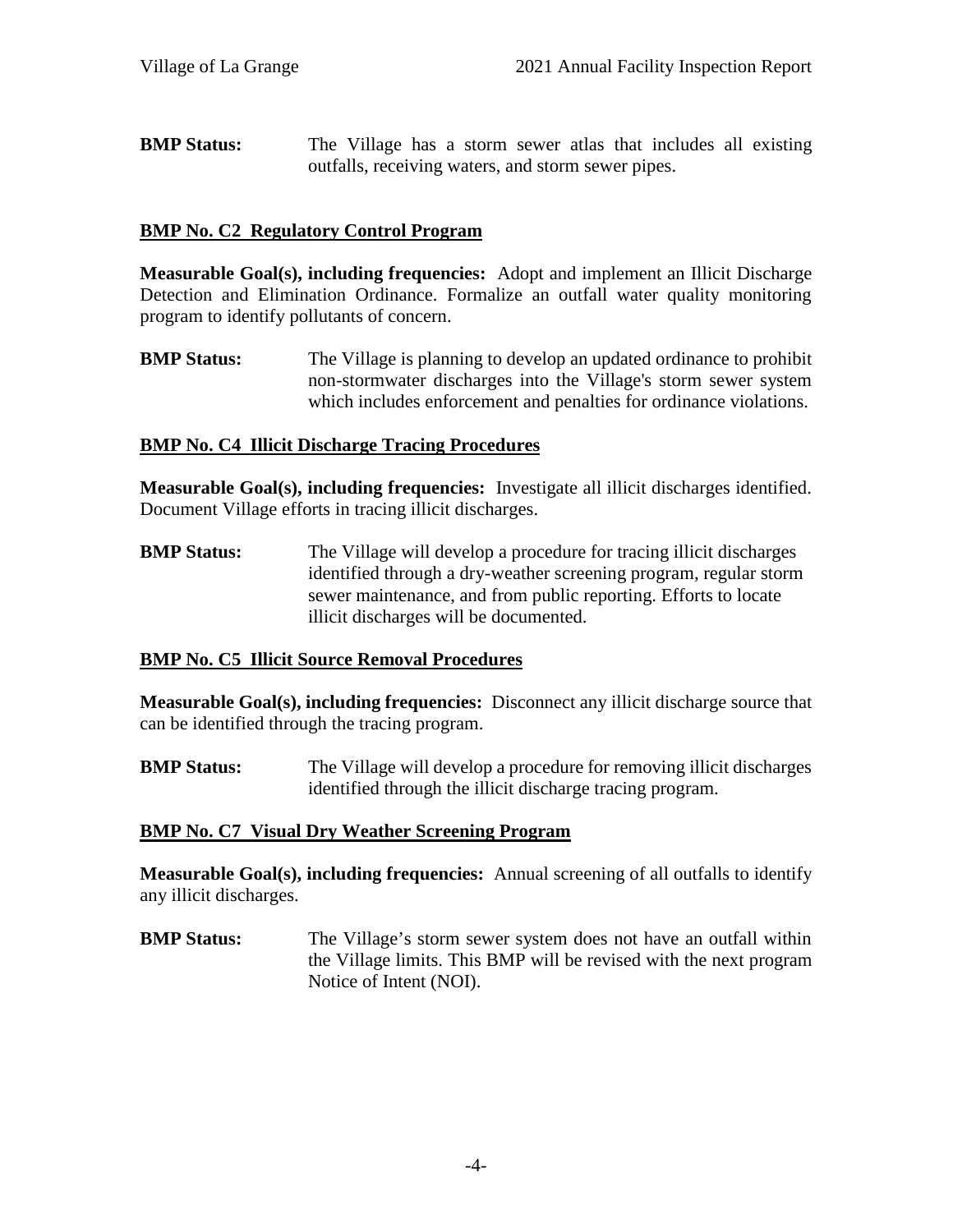# **BMP No. D1/D2/D3/D4/D6 Soil Erosion and Sediment Control Ordinance**

**Measurable Goal(s), including frequencies:** Adopt and enforce the Soil Erosion and Sediment Control Ordinance for all qualifying construction sites in the Village.

**BMP Status:** Erosion and sediment control in the Village will be regulated by Article 4 of the Cook County Watershed Management Ordinance (to be effective on May 1, 2014) addresses the reduction of pollutants in stormwater runoff from any land disturbing activity. It states that all developments shall incorporate erosion and sediment control practices into the initial site plan. Both the Village and MWRDGC will enforce this ordinance.

#### **BMP No. E2/E3/E5/E6 Stormwater Drainage and Detention Ordinance**

**Measurable Goal(s), including frequencies:** Adopt and enforce the Stormwater Drainage and Detention Ordinance for all qualifying construction sites in the Village.

**BMP Status:** Construction activity in the Village is regulated by the Cook County Watershed Management Ordinance which requires all construction sites disturbing a land area of one acre or greater, including projects less than one acre that are part of a larger common plan of development or sale, and that discharge to the Village's storm sewer system, be regulated. The ordinance requires that all regulated construction sites have post-construction management that meets or exceeds the requirements of NPDES permit No. ILR10 including management practices, controls, and other provisions at least as protective as the requirements contained in the Illinois Urban Manual. Both the Village and the MWRDGC enforce this ordinance.

# **BMP No. F1 Employee Training Program**

**Measurable Goal(s), including frequencies:** Conduct annual employee training to educate staff on prevention and reduction of stormwater pollution from municipal activities.

**BMP Status:** A formal training program to educate staff on prevention and reduction of stormwater pollution from municipal activities will be incorporated into the Village's existing training program. This program will address activities such as park and open space maintenance, fleet and building maintenance, operation of storage yards, snow disposal, new construction and land disturbances, stormwater system maintenance procedures for proper disposal of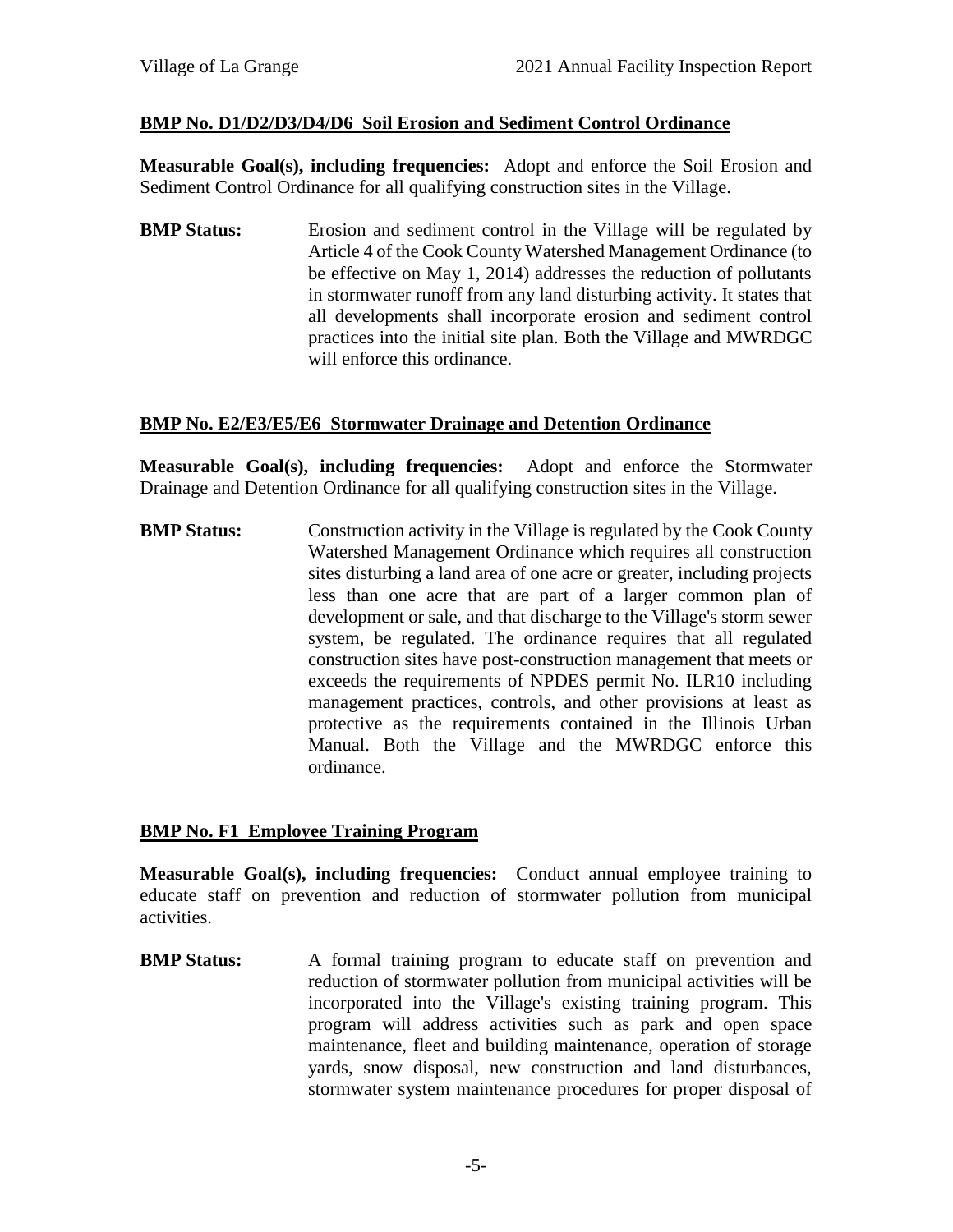street cleaning debris and catch basin materials, and will address ways that flood management projects impact water quality, non point source pollution control, and aquatic habitat. This program will also address the hazard associated with illegal discharges and improper disposal of waste.

Village staff attended an MS4 training session at the APWA 2019 Conference. Training opportunities in 2020 were limited by COVID-19. General supervisor/ work task training occurred.

# **BMP No. F2 Inspection and Maintenance Program**

**Measurable Goal(s), including frequencies:** Biennial review of program to determine effectiveness.

**BMP Status:** The Village will continue to conduct regular inspections and maintenance designed to reduce pollutant runoff from municipal operations.

> Street sweeping is performed approximately every three weeks. Over 2,000 street miles were swept this period.

> A catch basin and storm drain cleaning program is implemented annually and tracked using a GIS collector app. 161 catch basins and 18 inlets were inspected and cleaned during this reporting period.

> This maintenance program is evaluated on an annual basis to determine effectiveness.

# **C. INFORMATION AND DATA COLLECTION RESULTS**

The Village's storm sewer system does not have an outfall within the Village limits. Annual Des Plaines River monitoring data is available from MWRDGC's regional water quality monitoring program. Stations WW-22 and WW-23 are near the Village. This data is publically available for Village review.

# **D. SUMMARY OF ACTIVITES FOR THE NEXT REPORTING PERIOD**

A summary of the stormwater activities planned for the next reporting period is provided below: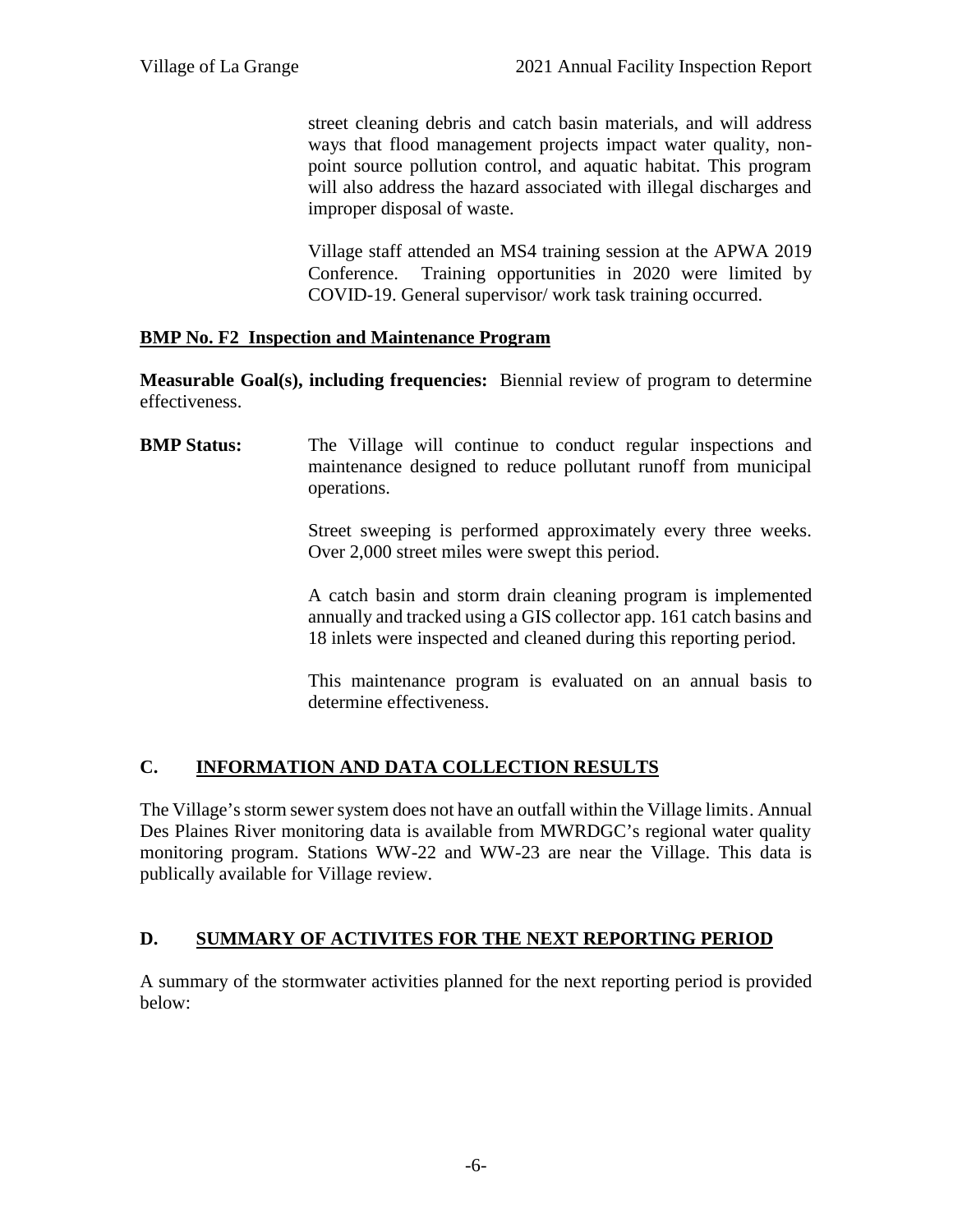# **BMP No. A1 Distributed Paper Materials**

The Village will include articles about stormwater education on its website. The articles will outline steps residents can take to minimize stormwater pollution from their homes.

**Measurable Goal(s), including frequencies:** Post information about stormwater pollution prevention on the Village's website. Update annually.

**Milestones:** Create or acquire stormwater pollution prevention articles for the website.

#### **BMP No. B1 Public Panel**

Present the Village's stormwater management program at a public meeting to inform and seek public input.

**Measurable Goal(s), including frequencies:** Present the Village's stormwater management program at a public meeting annually.

**Milestones:** Present the Village's stormwater management program at one public meeting.

#### **BMP No. B7 Other Public Involvement**

The Village will publish a contact number to allow residents to report stormwater-related violations on the website.

**Measurable Goal(s), including frequencies:** Inform residents of a contact number to report stormwater-related violations. Develop a procedure to follow-up on all complaints.

**Milestones:** Develop a procedure to receive, document, and follow-up on stormwater related complaints.

#### **BMP No. C1 Sewer Map Preparation**

The Village has a storm sewer atlas that includes all existing outfalls, receiving waters, and storm sewer pipes.

**Measurable Goal(s), including frequencies**: Update storm sewer atlas as new developments are constructed in the Village.

**Milestones:** Update storm sewer atlas as needed.

#### **BMP No. C2 Regulatory Control Program**

The Village will develop and adopt an ordinance to prohibit non-stormwater discharges into the Village's storm sewer system which will include enforcement and penalties for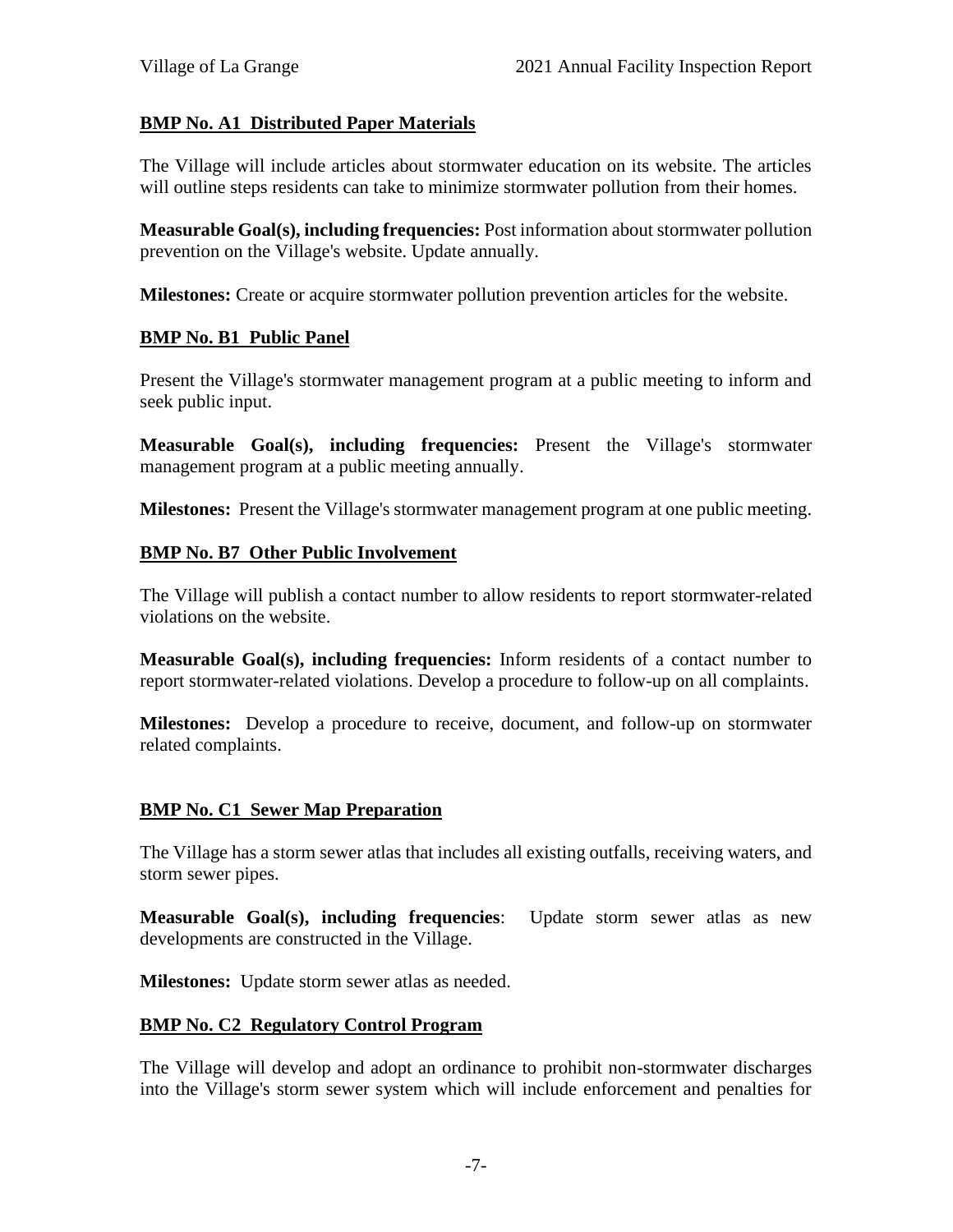ordinance violations. The Village will formalize an outfall water quality monitoring program to identify pollutants of concern for the permit area.

**Measurable Goal(s), including frequencies:** Adopt and implement an Illicit Discharge Detection and Elimination Ordinance. Formalize an outfall water quality monitoring program to identify pollutants of concern.

**Milestones:** Adopt the Illicit Discharge Detection and Elimination Ordinance.

# **BMP No. C4 Illicit Discharge Tracing Procedures**

The Village will develop a procedure for tracing illicit discharges identified through a dry weather screening program, regular storm sewer maintenance, and from public reporting. Efforts to locate illicit discharges will be documented.

**Measurable Goal(s), including frequencies:** Investigate all illicit discharges identified. Document Village efforts in tracing illicit discharges.

**Milestones:** Implement tracing procedures for illicit discharges.

#### **BMP No. C5 Illicit Source Removal Procedures**

The Village will develop a procedure for removing illicit discharges identified through the illicit discharge tracing program.

**Measurable Goal(s), including frequencies:** Disconnect any illicit discharge source that can be identified through the tracing program.

**Milestones:** Remove illicit discharges identified through the illicit discharge tracing.

# **BMP No. C7 Visual Dry Weather Screening Program**

The Village developed a program to conduct annual dry weather screening of all outfalls to receiving waters to identify any illicit discharges.

**Measurable Goal(s), including frequencies:** Annual screening of all outfalls to identify any illicit discharges.

**Milestones:** Continue screening outfalls during routine maintenance.

# **BMP No. D1/D2/D3/D4/D6 Soil Erosion and Sediment Control Ordinance**

Article 4 of the Cook County Watershed Management Ordinance (effective May 1, 2014) addresses the reduction of pollutants in stormwater runoff from any land disturbing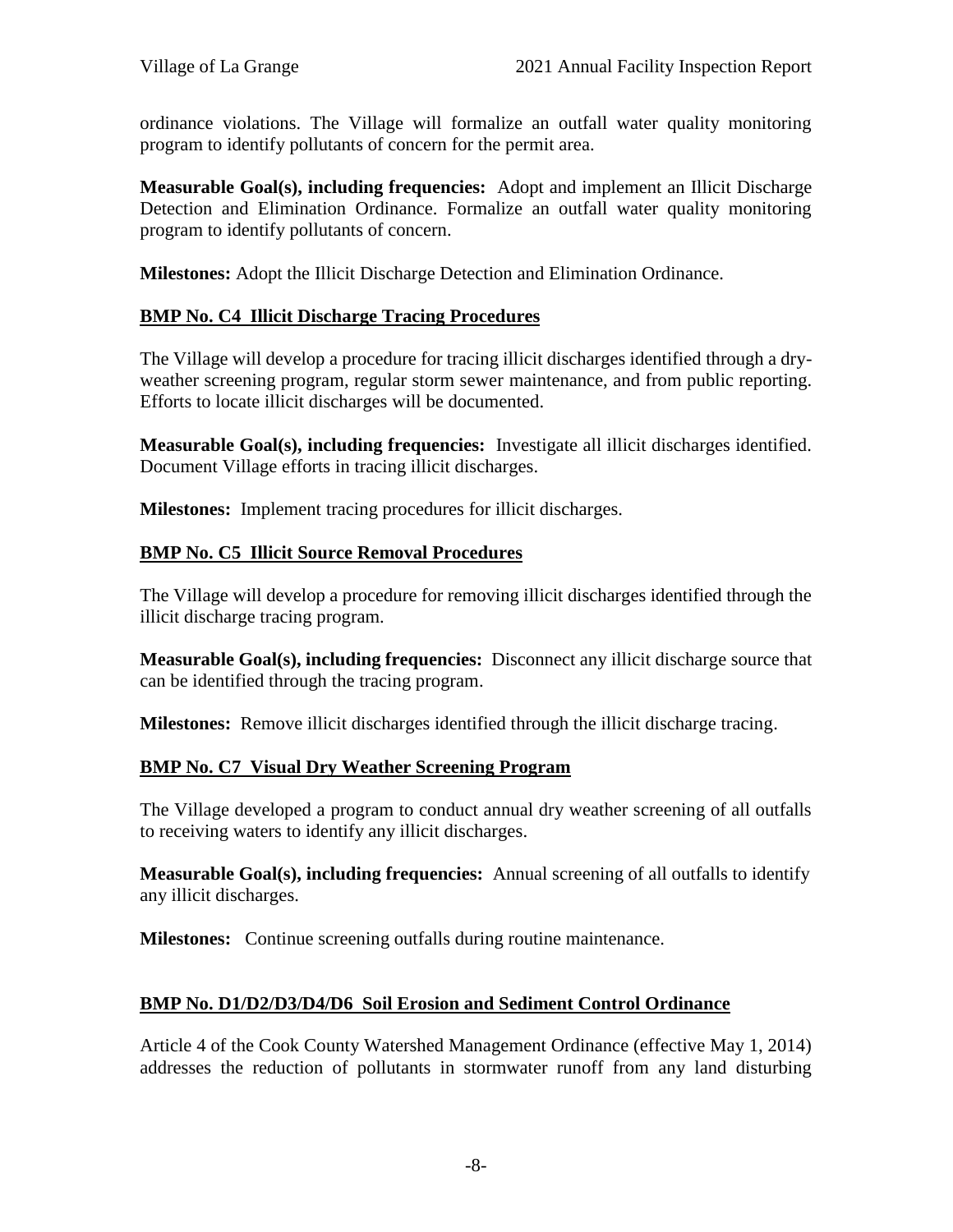activity. It states that all developments shall incorporate erosion and sediment control practices into the initial site plan. The Village and MWRDGC will enforce.

**Measurable Goal(s), including frequencies:** Adopt and enforce the Soil Erosion and Sediment Control Ordinance for all qualifying construction sites in the Village.

**Milestones:** Enforce, along with MWRD, the Watershed Management Ordinance provisions for Soil Erosion and Sediment Control.

Enforce, or let MWRD enforce, the Watershed Management Ordinance provisions for Soil Erosion and Sediment Control.

# **BMP No. E2/E3/E5/E6 Stormwater Drainage and Detention Ordinance**

Construction activities in the Village will be regulated by the Cook County Watershed Management Ordinance which requires all construction sites disturbing a land area of one acre or greater, including projects less than one acre that are part of a larger common plan of development or sale, and that discharge to the Village's storm sewer system, be regulated. The ordinance will also require that all regulated construction sites have post construction management that meets or exceeds the requirements of NPDES permit No. ILR10 including management practices, controls, and other provisions at least as protective as the requirements contained in the Illinois Urban Manual. The Village may seek delegation and enforce ordinance, or allow MWRDGC to enforce.

**Measurable Goal(s), including frequencies**: Adopt and enforce the Stormwater Drainage and Detention Ordinance for all qualifying construction sites in the Village.

**Milestones:** Enforce, along with MWRD, the Watershed Management Ordinance provisions for Stormwater Drainage and Detention.

#### **BMP No. F1 Employee Training Program**

A formal training program to educate staff on prevention and reduction of stormwater pollution from municipal activities will be incorporated into the Village's existing training program. This program will address activities such as park and open space maintenance, fleet and building maintenance, operation of storage yards, snow disposal, new construction and land disturbances, stormwater system maintenance procedures for proper disposal of street cleaning debris and catch basin materials, and will address ways that flood management projects impact water quality, non-point source pollution control, and aquatic habitat. This program will also address the hazard associated with illegal discharges and improper disposal of waste.